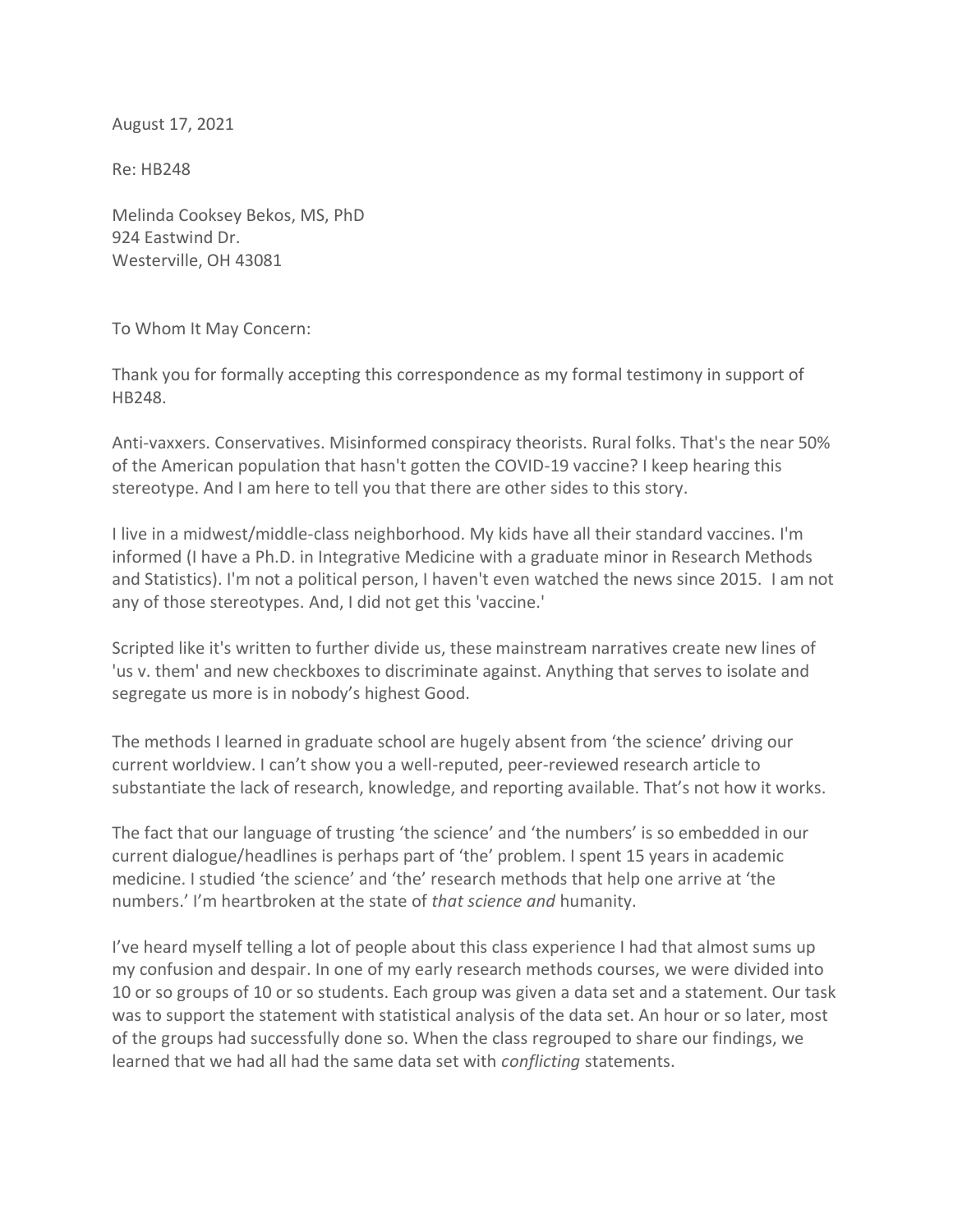The purpose of the lesson? *Statics are tools to manipulate numbers*. If you fish data long enough, you will find a statistical tool that can prove your point. That's called P*ost Hoc Analysis* of data. Post Hoc Analysis is sometimes called 'data dredging' because it can produce associations and 'conclusions' that are fallacious. It is not good science. But, yet, it seems to be the Modus Operandi of the COVID pandemic and subsequent public health effort.

Maybe, sadly, we are just living in a post hoc era of humanity? After the fact, we edit the story, doctor the images, and contrive a reality that fits the 'statement' we are trying to prove at that moment. (Which could well be exactly the opposite of a statement being proven a week, month, or year before.) Daily, we're exposed to blatantly contradictory things side-by-side each dispelling the other. It's truly not possible to know what is what, much less whose version of whatever is right. This is all the more reason for those who pray and meditate to do so.

When it comes to this 'vaccine,' my inner guidance told me to go back to what I learned first: research methods and statistics.

## **Clinical Trials & Informed Consent:**

An unarguably true truth of the COVID-19 'vaccine' rollout ... this is a mass clinical trial that isn't slated to end until 2022 (Moderna) and 2023 (Pfizer). Johnson & Johnson [states](https://www.janssencovid19vaccine.com/) its vaccine will be available 'until the emergency use declaration is terminated.' These drugs are made available under [emergency use guidelines](https://www.fda.gov/vaccines-blood-biologics/vaccines/emergency-use-authorization-vaccines-explained) per our government, they are **not** approved drugs.

I work regularly with patients considering participation in a clinical trial. It's a thoughtful process. The researcher has an established bar to meet along lines of disclosure, informed consent, and ethics. It is a big choice for the patient. *Does the risk of receiving this experimental drug/procedure etc. outweigh the risks of not giving it a try?* The answer is personal and unique to each individual. And, both choices are OK.

They actually both HAVE to be OK. Basic [Human Subject Review](https://govinfo.library.unt.edu/nbac/human/oversumm.html) language limits enticements to recruit subjects into studies and *prohibits any penalties* if they don't participate. But, yet, we are seeing substantial enticements (money, lotteries, raffles, scholarships) applauded by the mainstream voice and penalties (travel passports, college admissions, employment mandates, vaccine-only admittance to public events) dangled by 'the powers that be.' The basic principles of ethical human subject use have been hijacked.

How can we entice young people with scholarships and the masses with lotteries to enter into a clinical trial for a condition that they have 91% - 99+% of surviving anyway? This isn't 'the science.' There has never been a clinical trial in the history of organized medicine that has gone down like this.

Crimes Against Humanity [lawsuits](https://nojabforme.info/) are popping up worldwide, based on breach of the established [Nuremberg Code.](https://www.nejm.org/doi/full/10.1056/nejm199711133372006#.YGiFVSfgad4.twitter) The Nuremberg Code was written in 1947 and stands (stood?) as the most important document in the history of ethics and medical research. It was to act as a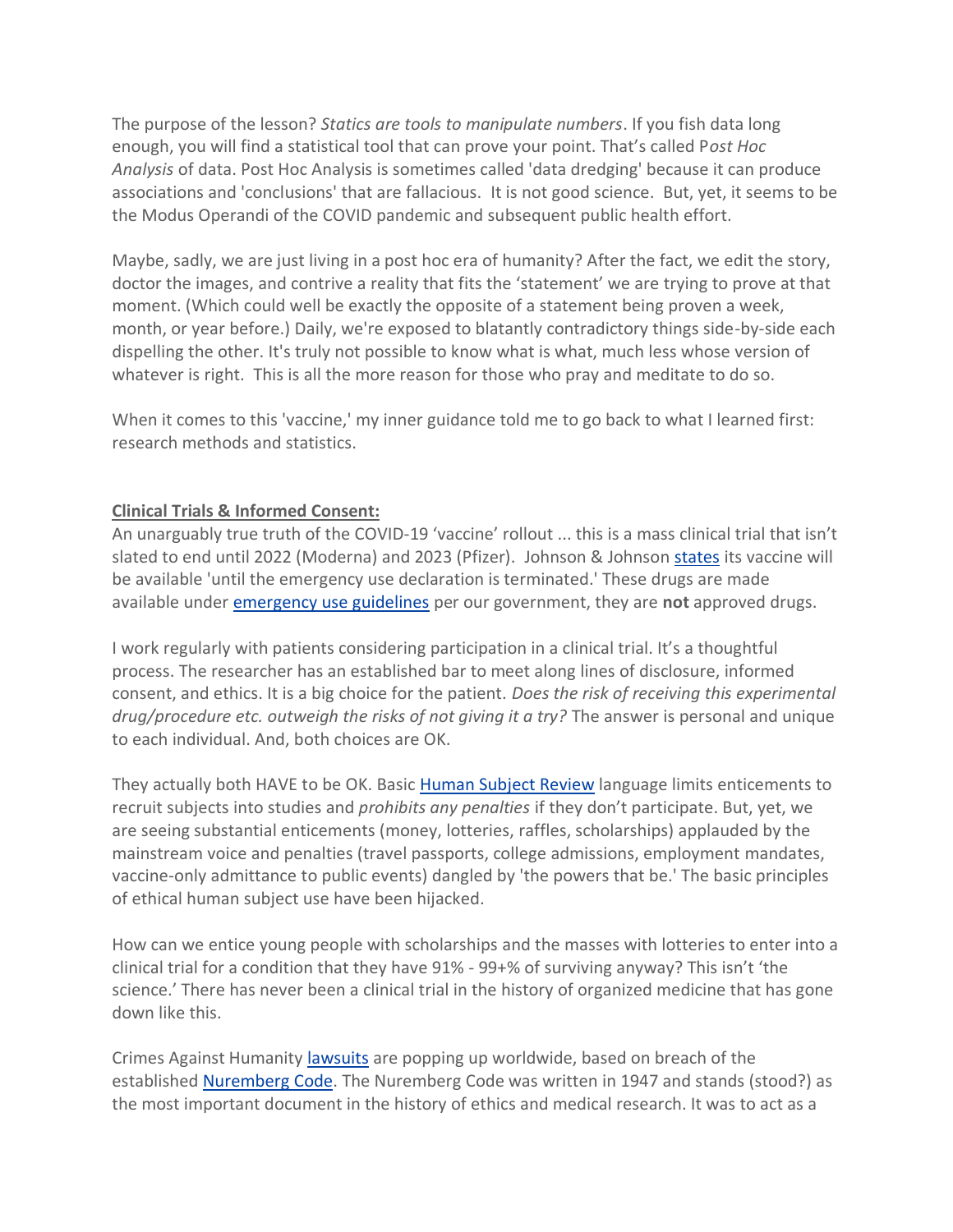blueprint for guiding principles ensuring the rights of human subjects in medical research, even and especially in times of global crisis. It clearly states that informed consent overrides public policy.

### **Exclusion Criteria:**

Exclusion Criteria explain who *cannot* participate in a clinical trial. Usually, if you meet any of the criteria, you are not eligible to receive the experimental drug/treatment/procedure. Because these are not 'usual' times, these drugs have been released ['under emergency use'](https://www.fda.gov/vaccines-blood-biologics/vaccines/emergency-use-authorization-vaccines-explained) to the masses.

Both companies list pregnant and nursing women in their exclusion criteria. [Moderna's clinical](https://clinicaltrials.gov/ct2/show/NCT04470427)  [trial synopsis](https://clinicaltrials.gov/ct2/show/NCT04470427) states … *"Female participants of non-childbearing potential may be enrolled in the study. Non-childbearing potential is defined as surgically sterile … or postmenopausal…"*

A woman simply shouldn't have to dig into the depths of documentation not made readily available to find this. But, yet, all 50 states consider the COVID-19 vaccine 'safe' and available to these very groups of women. How can both be true?

In my own world, I know a family where the sister-in-law lost her baby after getting her 'vaccine.' At her 36-week check in with her OBGYN she was told that she was far enough long for it to be safe for her to get the vaccine. They saw and heard a healthy baby. She got the shot. At the 37-week visit, there was no movement, no heartbeat. The baby had died.

What's worse, adverse event data for women of childbearing age and/or pregnant/nursing is being excluded from most reporting because these individuals do not meet inclusion criteria for the trial and thereby are not reported in its findings.

Should anything happen to a woman of childbearing age or to pregnant/nursing moms/babies in the interim or thereafter, there is no accountability or recourse. Women and girls are signing that right away when they go and get the shot. (Perhaps even posting a selfie on social media because the mainstreamed message encouraged us to do so to nudge our friends to do the same.)

From this week's news (June 24, 2021) the FDA warned about 'rare' adverse heart-related events in teenagers. But doctors and researchers say they still strongly recommend that Americans 12 and older get the injection. Why? Why would a 12-year-old with a 99.998% COVID survival rate get an injection that had any chance of serious cardiac (or other) concerns? Moreover, what if that teenager is a girl with 'childbearing potential?' This is a big choice for parents of teens to be making. Families deserve to have easy access to all the information (aka, proper informed consent).

To date, the CDC cannot produce a single study of vaccinated v. unvaccinated children. So why are we giving our children this shot? Is this a necessary risk? And, do we really allow scholarship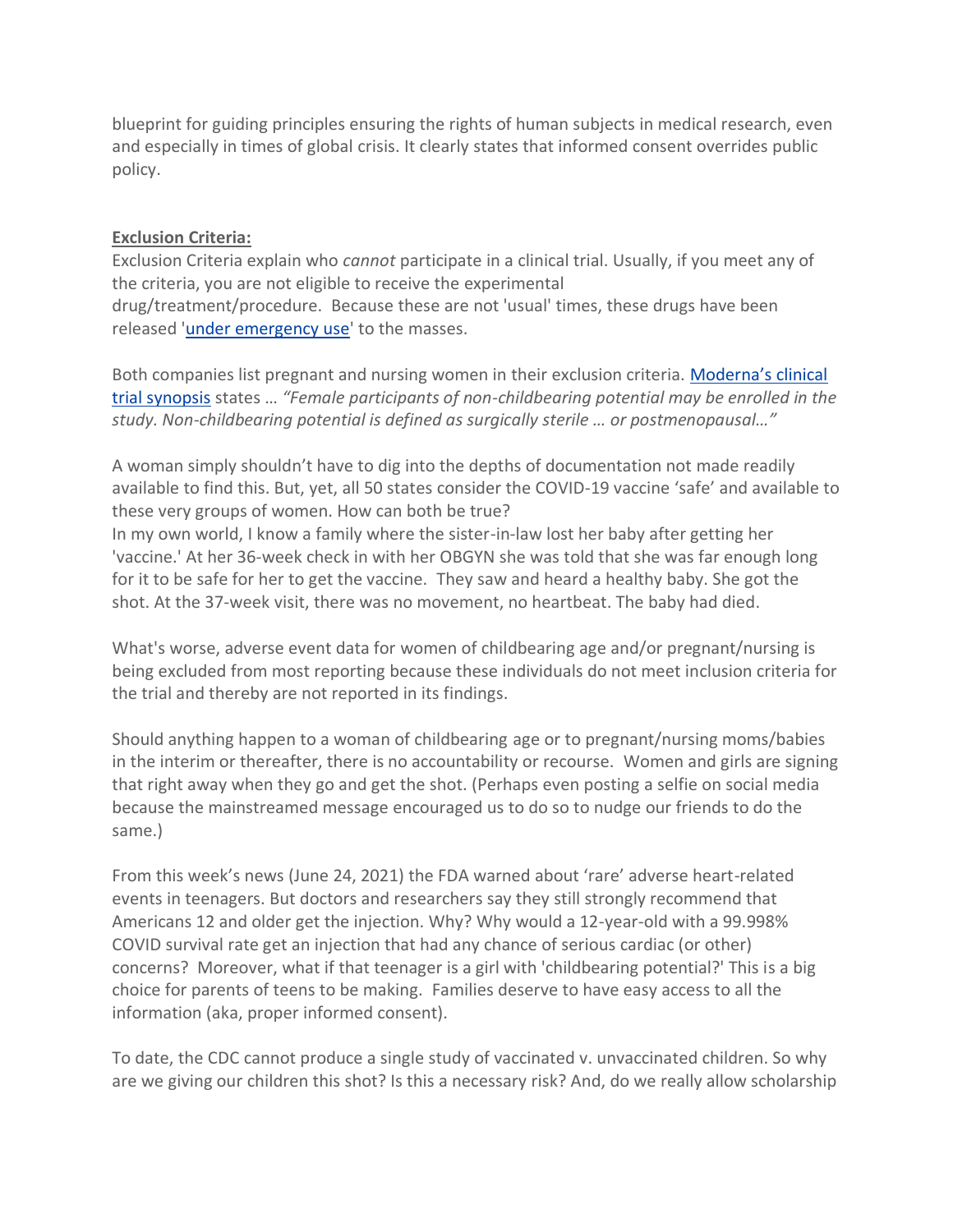lotteries to entice this cohort of young people to take an experimental gene therapy drug? Apparently, the obvious mainstream media narrative is a big emphatic 'yes!'

Just because 'emergency use' allows people excluded from the clinical trial to get the drug, it shouldn't mean we give them sub-par informed consent. These people that meet exclusion criteria aren't part of the clinical trial and so they fall into a horribly strange category. That's a big risk, they deserve to be properly informed.

When I did my dissertation research, I had to sit there and watch the person read (and/or read to them) the informed consent, inclusion criteria, and exclusion criteria before I could watch them sign the line and enroll them in my study. This isn't what is happening when people are going to get their 'vaccines.' There are [lawsuits](https://jamanetwork.com/journals/jamanetworkopen/fullarticle/2779253) claiming that proper informed consent documentation doesn't even exist and can't be produced.

People think the FDA has 'approved' these injections when really they have only been 'authorized,' which is far different. Women of childbearing potential don't know they're listed in the exclusion criteria. Informed consent is not happening. This is a mess.

## **False Advertising:**

Commercials show teenagers saying, 'Thanks mom and dad for loving me enough to tell me I can get the COVID vaccine!' No list of side effects to follow like for the Humera commercial on just before. Ads recruiting children into clinical trials. It's unprecedented.

In October 2020, we were told that the mRNA technology *did not* prevent one from getting or transmitting infection, but helped lessen chances of death should you get it. In May 2021, this changed, the shots *do* protect you from infection. The drug manufacturers themselves admit the 'vaccine' could, for some people, make exposure to the virus even [more dangerous.](https://u.pcloud.link/publink/show?code=XZRunTXZUyqylKx9CJzN7JiAf4CldLrf1Vqy#returl=https%3A//u.pcloud.link/publink/show%3Fcode%3DXZRunTXZUyqylKx9CJzN7JiAf4CldLrf1Vqy&page=login) What is true? Why don't we actually seem to know? Despite all of this actual literature and information in contradictory directions, why are we so clearly being sold one version of the mainstream narrative?

The public is being told to 'Go get vaccinated!' But, the word 'vaccine' isn't even accurate. This product going into arms doesn't meet the medical definition of a vaccine at all. [Harvard's](https://www.health.harvard.edu/q-through-z#V-terms)  [Medical Dictionary](https://www.health.harvard.edu/q-through-z#V-terms) states: *"Vaccination: A method of protecting the body against disease by injecting parts or all of a microorganism that will cause the body to develop antibodies against the microorganism and later fight off disease."* Dr. Fauci acknowledges that the primary function of these injections is to reduce the severity of illness, not prevent the infection or subsequent transmission. So, it's not, by definition, a vaccine then.

More accurately, these pharmaceutical products are gene therapies, information therapies, or mRNA technologies. Fauci, Harvard, and the history of medical education all agree. So, why then do we have a 'public health' campaign telling everyone to 'Go get vaccinated!' Maybe "Go get your gene therapy!" doesn't have the same commercial appeal?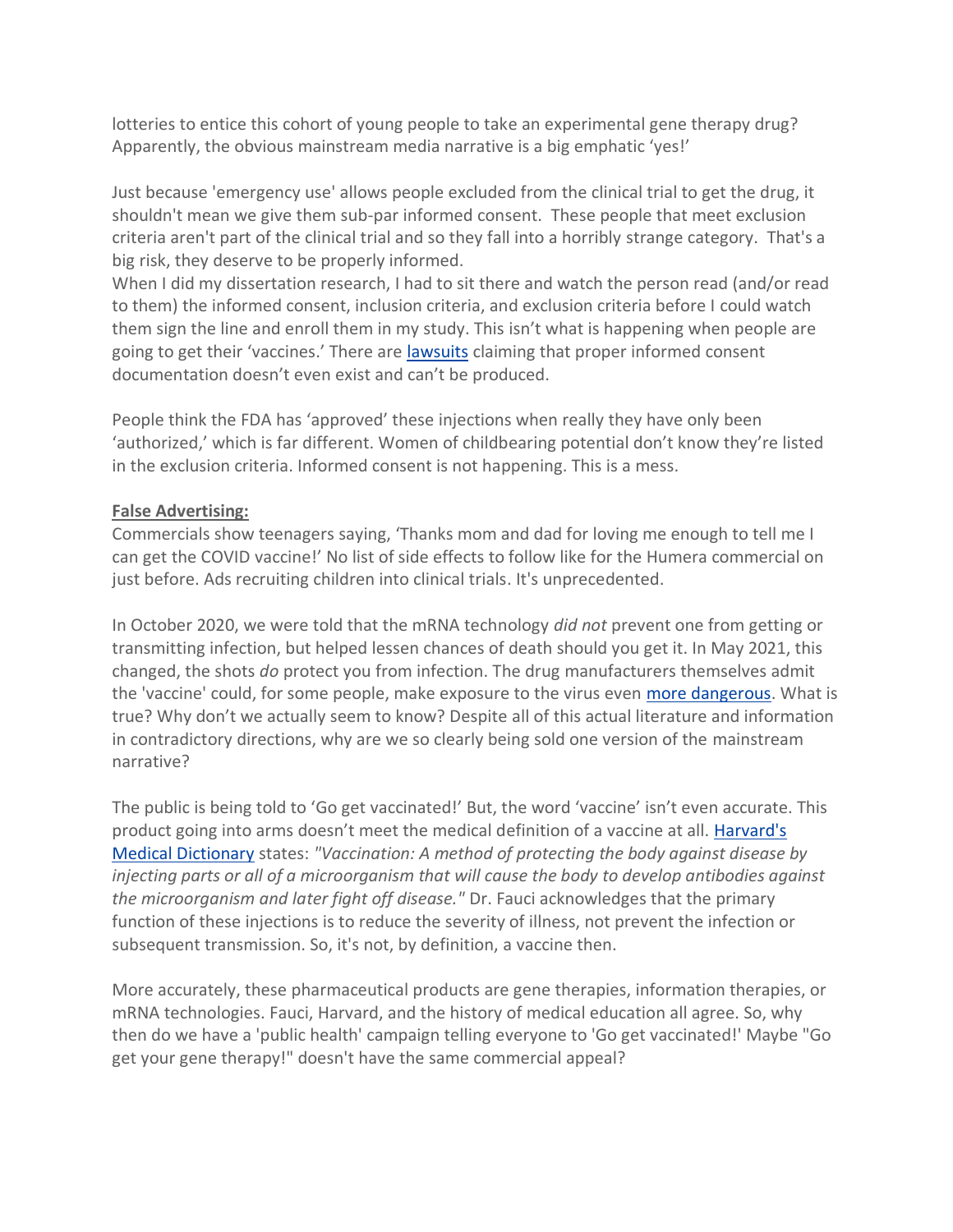It all feels more 'marketing campaign' instead of 'public health effort,' like when they advertise fruit loops as a healthy breakfast with whole grains. Gene therapies and mRNA technology could well be the world's saving grace, I'm absolutely open to that medical possibility. But why are they being sold to us as something else?

Let's not forget our government's 'good intentions' leading to the food pyramid and heart disease epidemic born from the [McGovern Commission.](https://www.ncbi.nlm.nih.gov/pmc/articles/PMC3910043/) Or the Native American's smallpox epidemic following some 'well intentioned' blankets from the government. What about [drugs](https://pubmed.ncbi.nlm.nih.gov/25355584/) like [Thalidomide,](https://www.sciencemuseum.org.uk/objects-and-stories/medicine/thalidomide) [Vioxx,](https://www.npr.org/2007/11/10/5470430/timeline-the-rise-and-fall-of-vioxx) and [Opioids?](https://journalofethics.ama-assn.org/article/how-fda-failures-contributed-opioid-crisis/2020-08) What about [tobacco?](https://www.ncbi.nlm.nih.gov/pmc/articles/PMC3490543/) [Fraudulent food](https://fas.org/sgp/crs/misc/R43358.pdf)  [labels?](https://fas.org/sgp/crs/misc/R43358.pdf) There isn't a good track record for trusting our government with our health. This is supposed to be a global pandemic and an organized public health response, not the biggest worldwide marketing plan to date feeding the pockets of the bureaucrats and pharmaceutical companies.

## **The Numbers:**

I can hear some of you thinking, "Haven't you seen the numbers? This is a global pandemic and we all need to get this shot for each other!" Yes, I have seen the numbers. Yes, I do understand the notion and history of [Herd Immunity.](https://academic.oup.com/epirev/article-abstract/15/2/265/440430?redirectedFrom=PDF) Even if you have faith in the numbers we are seeing, alarm and crisis shouldn't justify collapsing well-established boundaries for safe, ethical research. Beyond that, I simply don't have faith in these numbers.

· In March 2020, this [directive](https://www.cdc.gov/nchs/data/nvss/coronavirus/Alert-2-New-ICD-code-introduced-for-COVID-19-deaths.pdf) came indicating that COVID-19 was to be listed as the cause of death regardless of if the person had actually tested positive or if they had other diagnoses that contributed to their death.

In my own personal experience, I know a family where the brother fell in a parking lot and died from his head injury. His cause of death was listed as COVID-19. Another family's grandfather died under hospice care after battling lung cancer. Cancer wasn't his cause of death though, COVID-19 was. These stories sound like stories until you actually know the families firsthand. The numbers we are seeing don't make sense.

· Starting sometime in the summer of 2020, the CDC began clustering pneumonia, influenza, and COVID into a common 'PIC' determination. CDC reports from [July 2020](https://u.pcloud.link/publink/show?code=XZLMeTXZCFGFb2aRcuzop9Mr6DYgUkzSnoGV) and [February](https://u.pcloud.link/publink/show?code=XZOPeTXZUDG916CMxSHcnD7f7t4t90GOybm7)  [2021](https://u.pcloud.link/publink/show?code=XZOPeTXZUDG916CMxSHcnD7f7t4t90GOybm7) clearly show it.

This makes for some really big spikes on charts and scary numbers.

· As of May 1, 2021, the CDC quit reporting on positive COVID cases in vaccinated people. According to their numbers then, there had been [9245 cases](https://u.pcloud.link/publink/show?code=XZKv4nXZsQtC05iTWCfU6P49j2y0P7BhPQ3X) in vaccinated people with 132 dying (or 1.4%). That doesn't look very good for these 'vaccines.' And forward going, we won't know anymore because the CDC isn't going to report it. We just won't know how many vaccinated people end up getting COVID anymore. No more numbers. No more data. No more story about the possibility on the books. The record will now start showing that vaccinated people are dying from natural causes and other conditions again.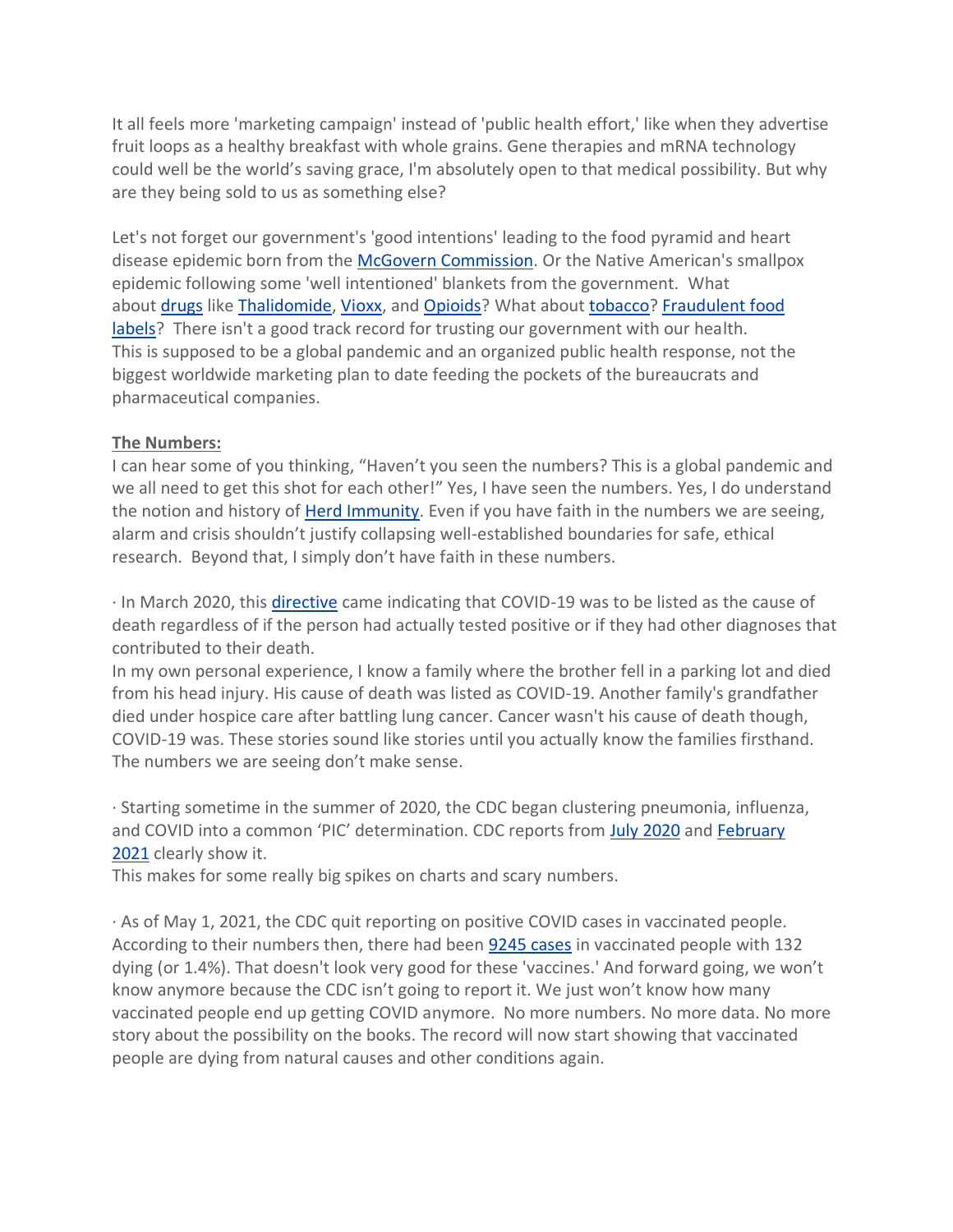· In my state of Ohio, our governor is boasting about his lottery and scholarship incentives and how they drove people to get jabbed. And as a result, COVID numbers are now down. But, and, if you're vaccinated and have COVID symptoms you don't have to get tested or quarantine. Fewer tests will indeed always create fewer positive cases. Are our numbers down? Nobody can actually know any more. It's all become so skewed.

It just isn't good science (or medicine, or healthcare, or public health).

So, while I loved the notion of following the science and the numbers enough to devote 2 extra years of graduate school to research methods and statistics, I have seen the pandemic numbers we are being shown. And with confusion, sadness, and awe … I have no faith in them.

Going back to another research methods professor, one of his favorite things to say was, "Garbage in. Garbage out." If you have poorly collected or incomplete data coming in you will only have garbage to report on the other side.

I think humanity is in a very muddy place digging through a lot of garbage.

## **Herd Immunity:**

Is there really any truth to this line that everyone should get the shot 'for one another.' You getting your shot helps me and all of humankind get toward herd immunity?

I feel like this part of the marketing campaign is vested in the hope that people aren't engaged enough to look past the ever-changing media-driven definitions sold to us. I only took 2 immunology classes in graduate school, but I know I learned that if herd immunity is what we are after, we need to be exposed to a disease, creating antibodies, and sharing antibodies. We can't do that masked, distanced, and separated into the 'vaccinated' and 'not vaccinated' sides of the stadium.

A bit of history ...

· 1920s: Initial discussions of Herd Immunity had nothing to do with vaccines at all but moved the idea from animals to humans.

· 1930s: [Definition](https://thelancet.com/journals/lancet/article/PIIS0140-67362031924-3/fulltext) centered around "not just the distribution of immunity, but also the social factors determining exposure ... The idea intersected with eugenic notions of racial difference at a time when eugenic racism was ascendant."

· 1950s and 60s: Vaccine therapies brought the question to the fore, 'What share of the population had to be vaccinated to control or eradicate a disease?'

· Early 2020: Definition, according to the WHO … "Herd immunity is the indirect protection from an infectious disease that happens when a population is immune either through vaccination or immunity developed through previous infection."

· November 2020: The WHO definition became … " 'Herd immunity, also known as 'population immunity', is a concept used for vaccination, in which a population can be protected from a certain virus if a threshold of vaccination is reached. Herd immunity is achieved by protecting people from a virus, not by exposing them to it."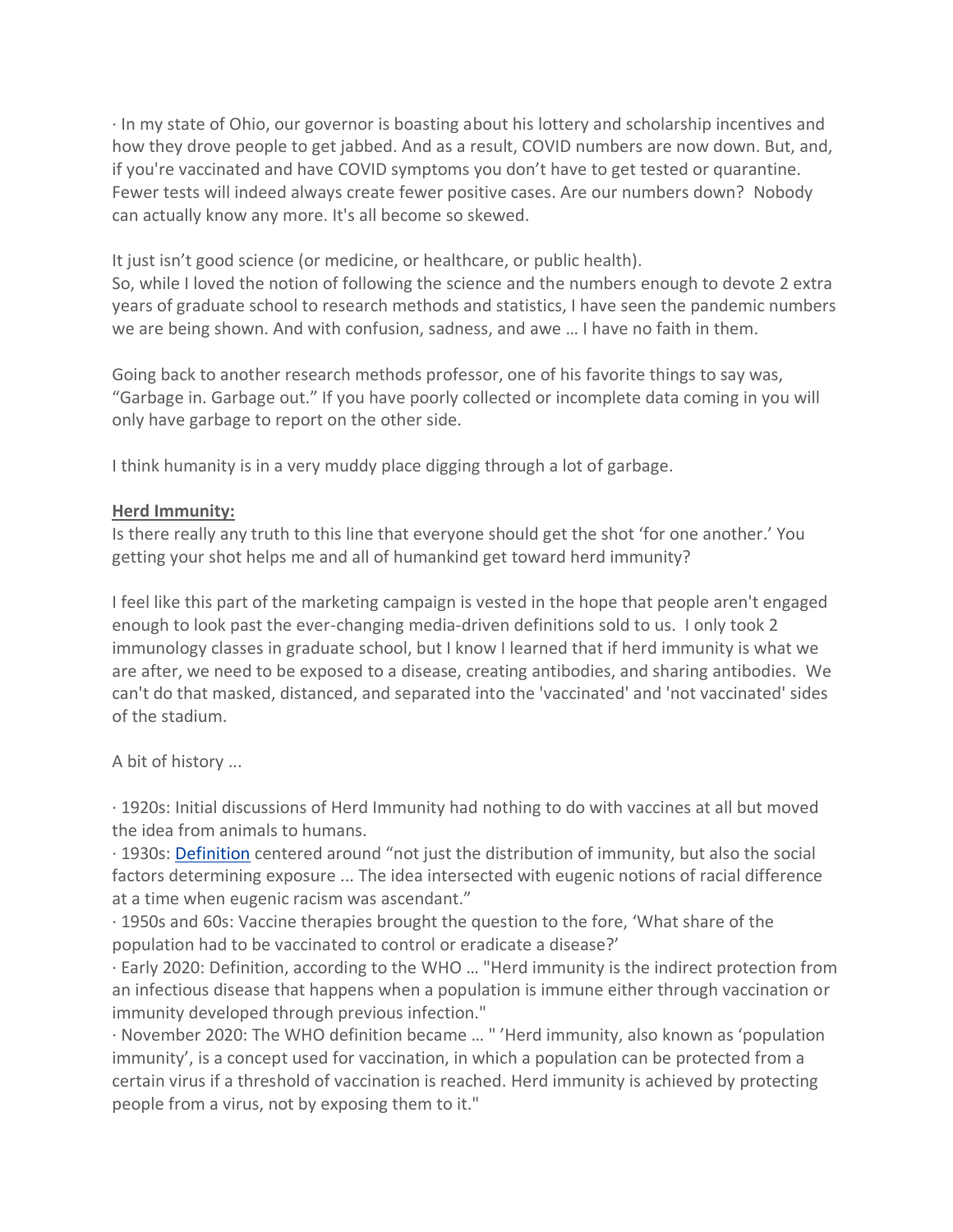· And in December 2020 it changed again to … "Vaccines train our immune systems to create proteins that fight disease, known as 'antibodies', just as would happen when we are exposed to a disease, but – crucially – vaccines work without making us sick. Vaccinated people are protected from getting the disease in question and passing on the pathogen, breaking any chains of transmission."

So, I guess it depends on which definition of herd immunity you want to work from?! But almost even regardless, general opinion is that herd immunity is unlikely. Because not enough people will choose to get the 'vaccine'/gene therapy? Because people aren't sharing antibodies due to masking and social distancing? Either way, anyway, not likely to happen.

Coronaviruses have been in nature for over [10,000](https://www.ncbi.nlm.nih.gov/pmc/articles/PMC3676139/#:~:text=Coronaviruses%20are%20found%20in%20a,around%2010000%20years%20ago.) years and documented in humans for over 50 years. If not this variant, there will always be another, and another, and another. This isn't new knowledge.

# **So …**

In my view of 'the science,' it is perfectly normal and sought after to not know entirely what you're doing or what's going on. That is the point of 'the science.' Be curious. Chase seemingly unanswerable questions. Prove ourselves wrong. Learn more.

But that version of the science requires Ad Hoc Data Analysis. It requires proper informed consent. It requires us to change track when adverse events are happening. It certainly requires us to report deaths/stillbirths/miscarriages and stop the trials, halt the 'emergency use,' at some threshold. It requires us to continue collecting the data as initially set forth and not change data collection criteria and procedures midway.

Don't skew the data set. Garbage in, garbage out.

I made a conscious choice 20+ years ago to *not* get indoctrinated into allopathic/western medicine. We all sort of know that the medical education apparatus indoctrinates the new physician into a dogma (precept, creed, principle, conviction, belief). The rest of their career they either play into that indoctrination or fight consciously to get out of it.

I didn't want to be indoctrinated into anything if I could help it. I felt pretty sure that this lackof-indoctrination was an important part of the possibility toward 'integrative' medicine. The very definition of indoctrination is "*the process of teaching a person or group to accept a set of beliefs uncritically*." I really wanted to exit graduate school with my critical thinking intact and wide open.

I can't believe this was the world the founders of the [first American medical school](https://www.nlm.nih.gov/hmd/pdf/200years.pdf) imagined or hoped for back in 1765. I think they intended future physicians to be criticaly-thinking clincians, not puppets of the pharmaceutical industry. Federal support for medical schools grew from \$27 million in 1947 to \$1.4 billion in 1966 to [6.2 billion](https://www.aamc.org/data-reports/faculty-institutions/report/us-medical-school-revenues) in 2020. Wow. Medical education has changed.